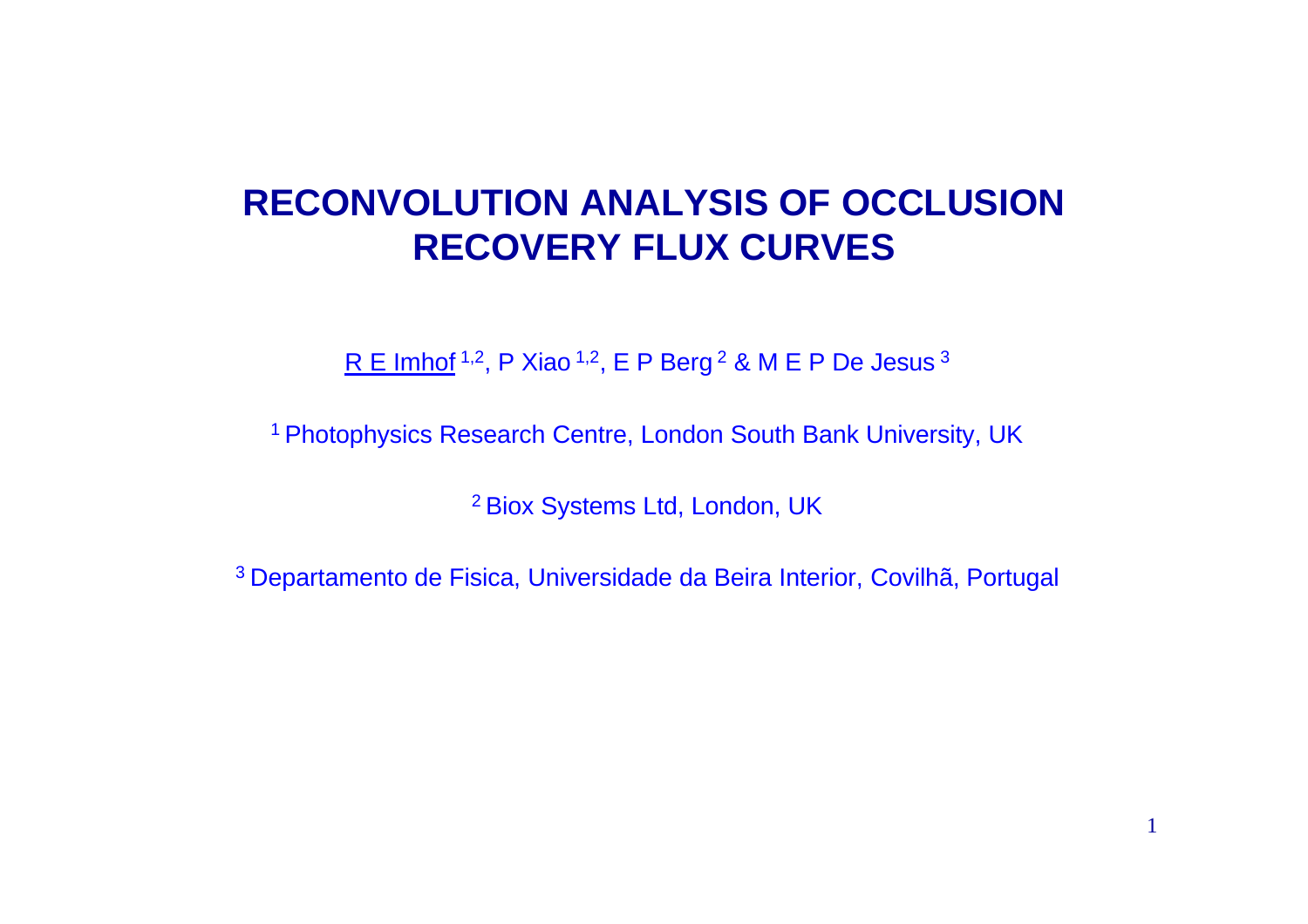#### **Overview**

**Occlusion Studies** give important information about the stratum corneum barrier & how it changes when normal transpiration is disrupted.

Our aim was to improve **Occlusion Recovery Data Analysis**.

#### **Plan of Presentation**

- 1. Protocol & Measurement Method
- 2. Data
- 3. Steady-state Analysis
- 4. Transient Analysis
- 5. Summary & Conclusions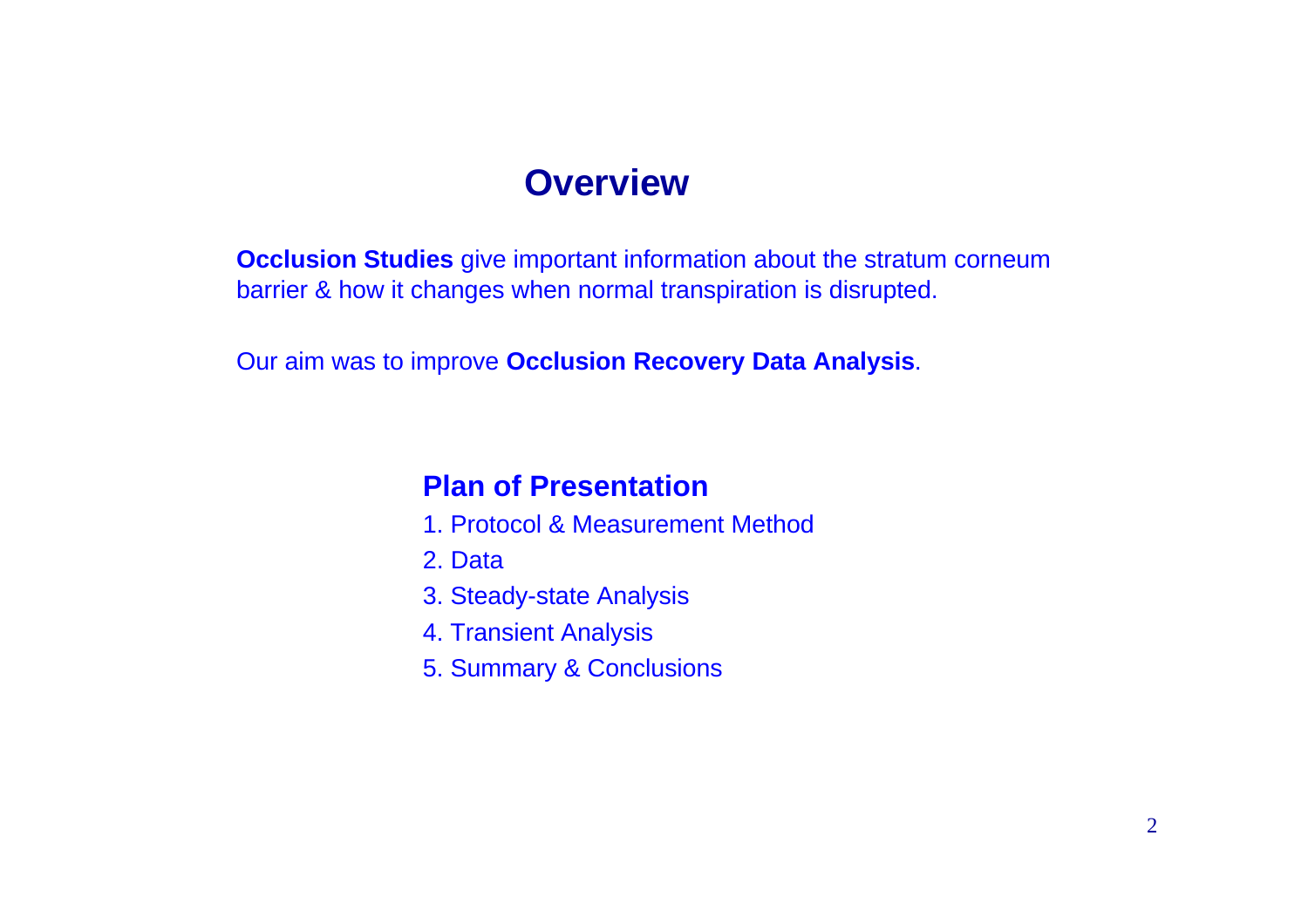# **Protocol**

- 1. Use the middle portion of the left volar forearm.
- 2. Acclimatise as recommended in the TEWL Guidelines.
- 3. Record a *baseline* flux density time-series curve (normal TEWL).
- **4**. Apply a Silgel™ wound dressing (~8 \* 3 cm) to the test site. It sticks.
- 5. Remove the dressing after a pre-determined interval (3, 6, 9, 12, 15 min).
- 6. Immediately (< 5 sec) start measuring an *occlusion recovery* curve.
- 7. Start the next experiment at **4** above.

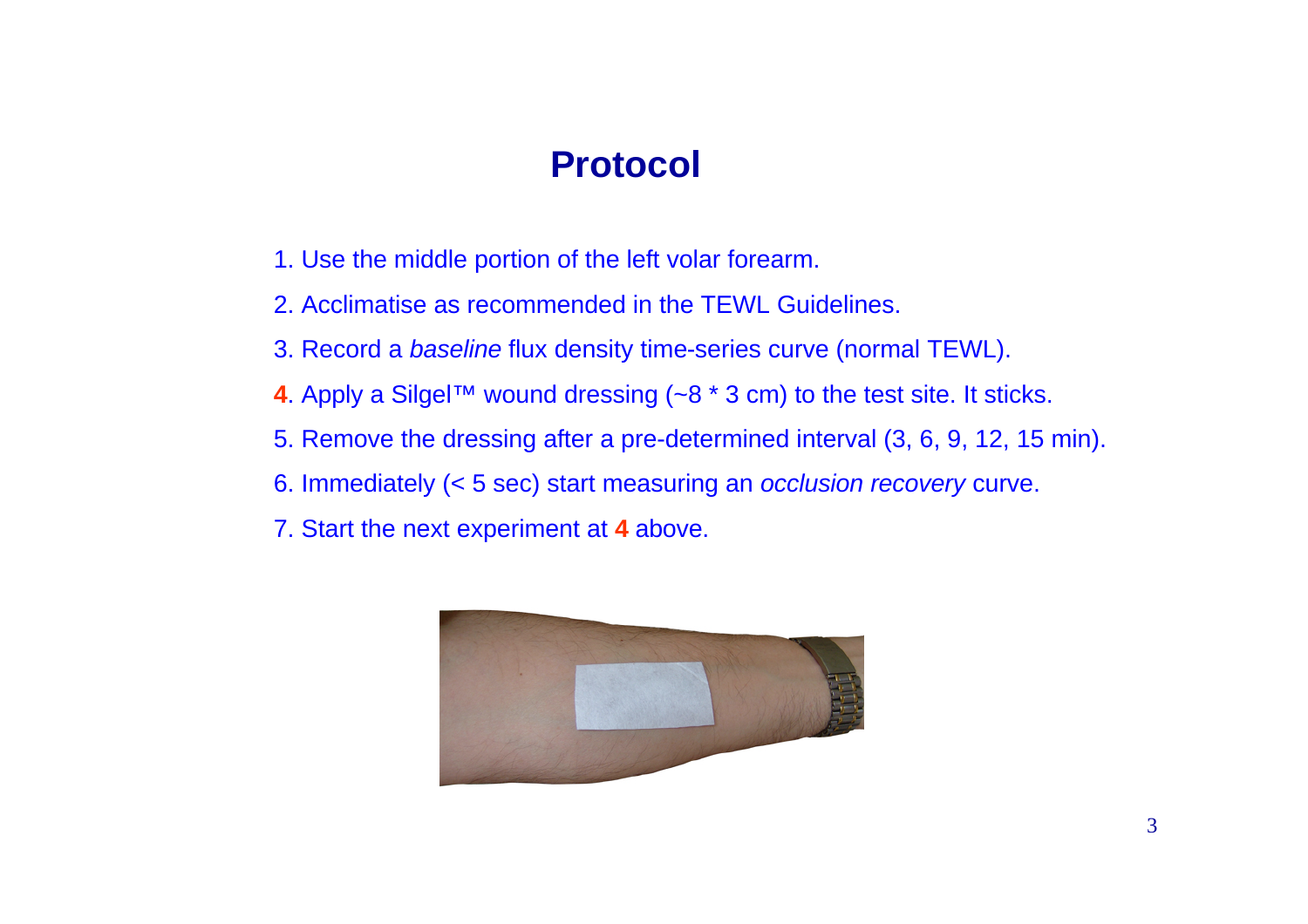#### **Measurement Method**

The measurements used a condenser-chamber instrument (AquaFlux).



Closed measurement chamber with microclimate control.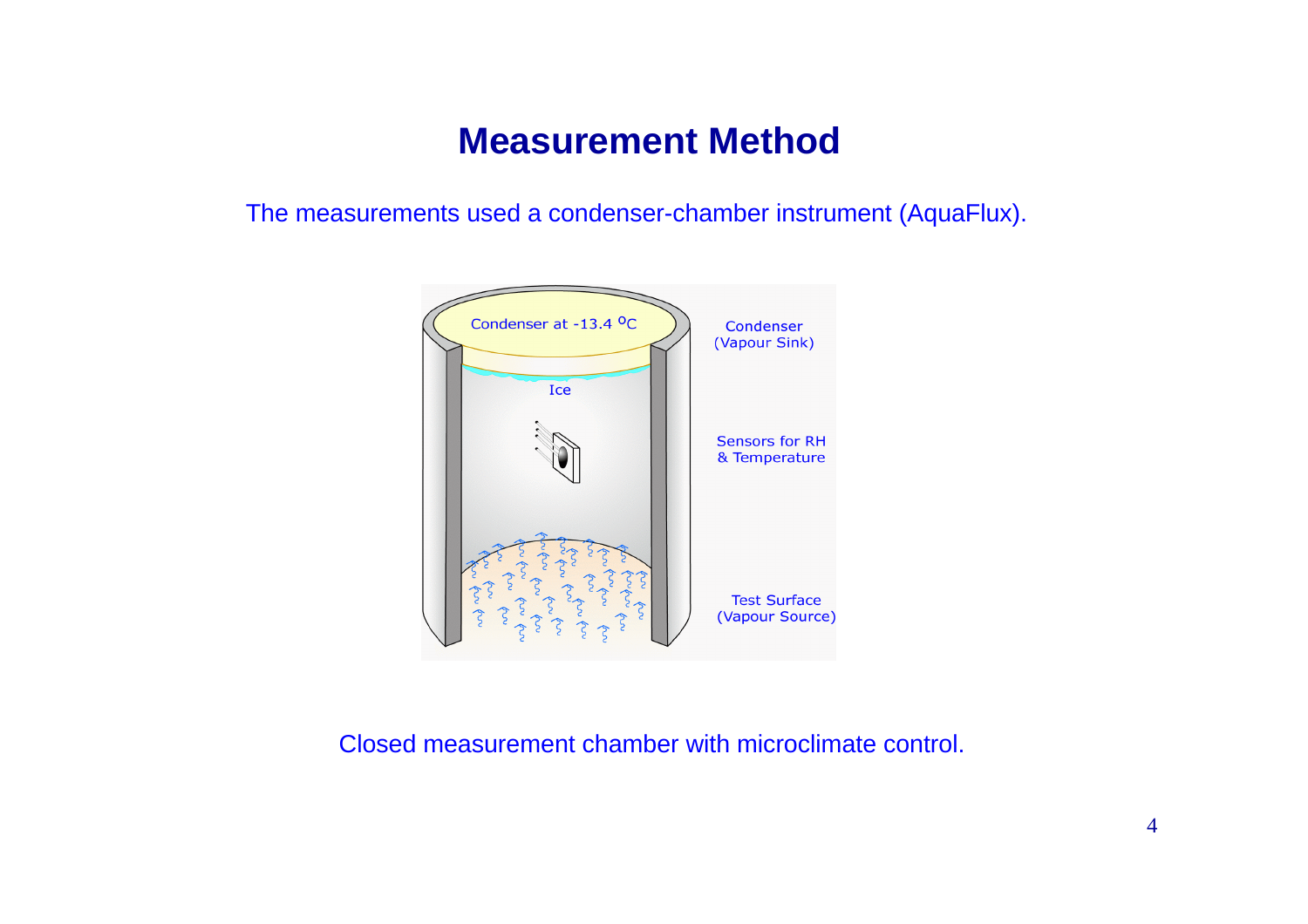#### **Data 1: Baseline Flux Density (TEWL)**



The initial bump is is due to:-

(i) Ambient humidity capture (while the measurement orifice is open).

(ii) SSWL, depending on skin & ambient conditions.

The enclosed area above the dashed red line is  $\sim$ 1µg of H<sub>2</sub>O.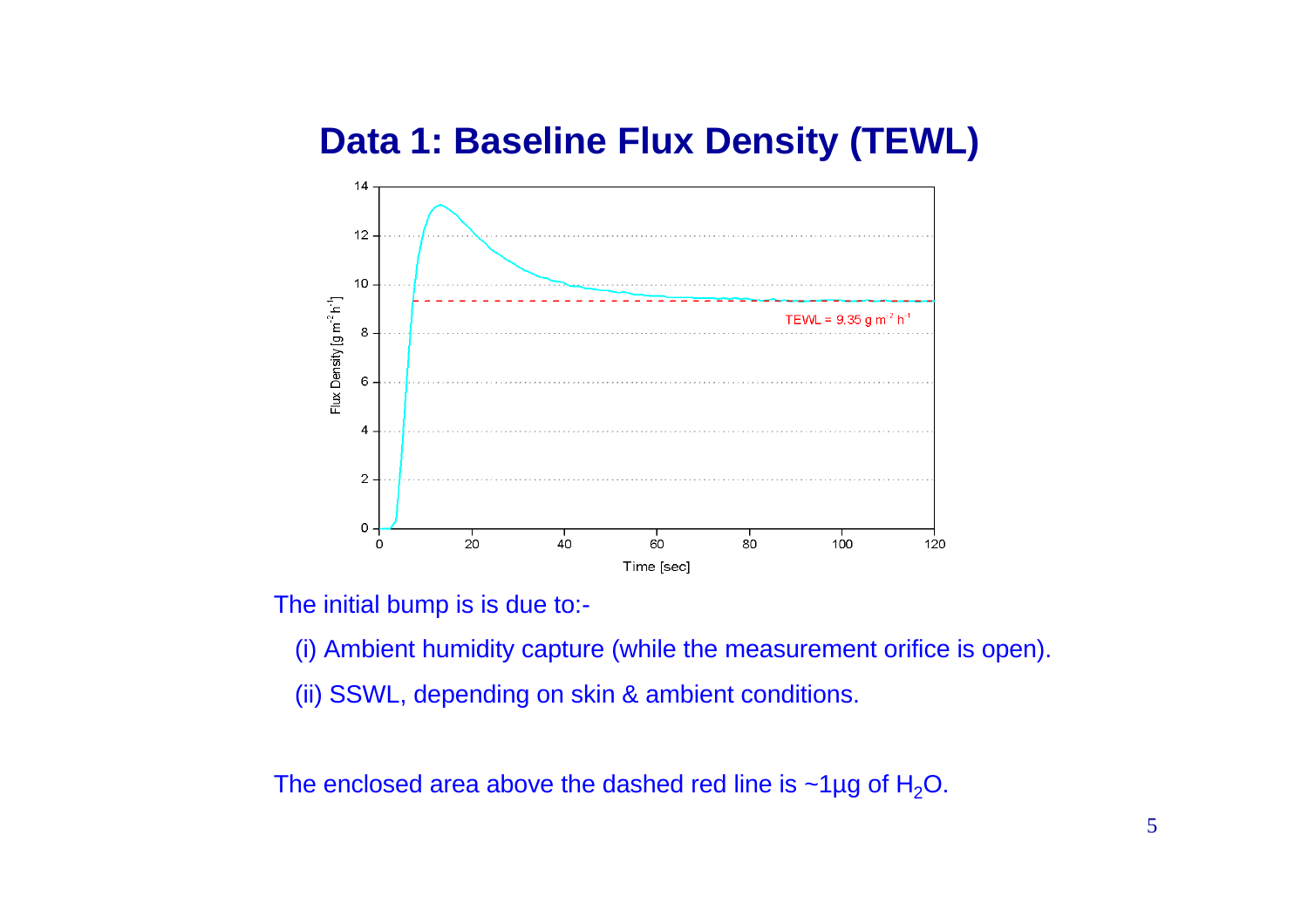#### **Data 2: Occlusion Recovery Curves**



The SSWL bump increases with occlusion time.

The final TEWL values are close to baseline TEWL (ie full recovery).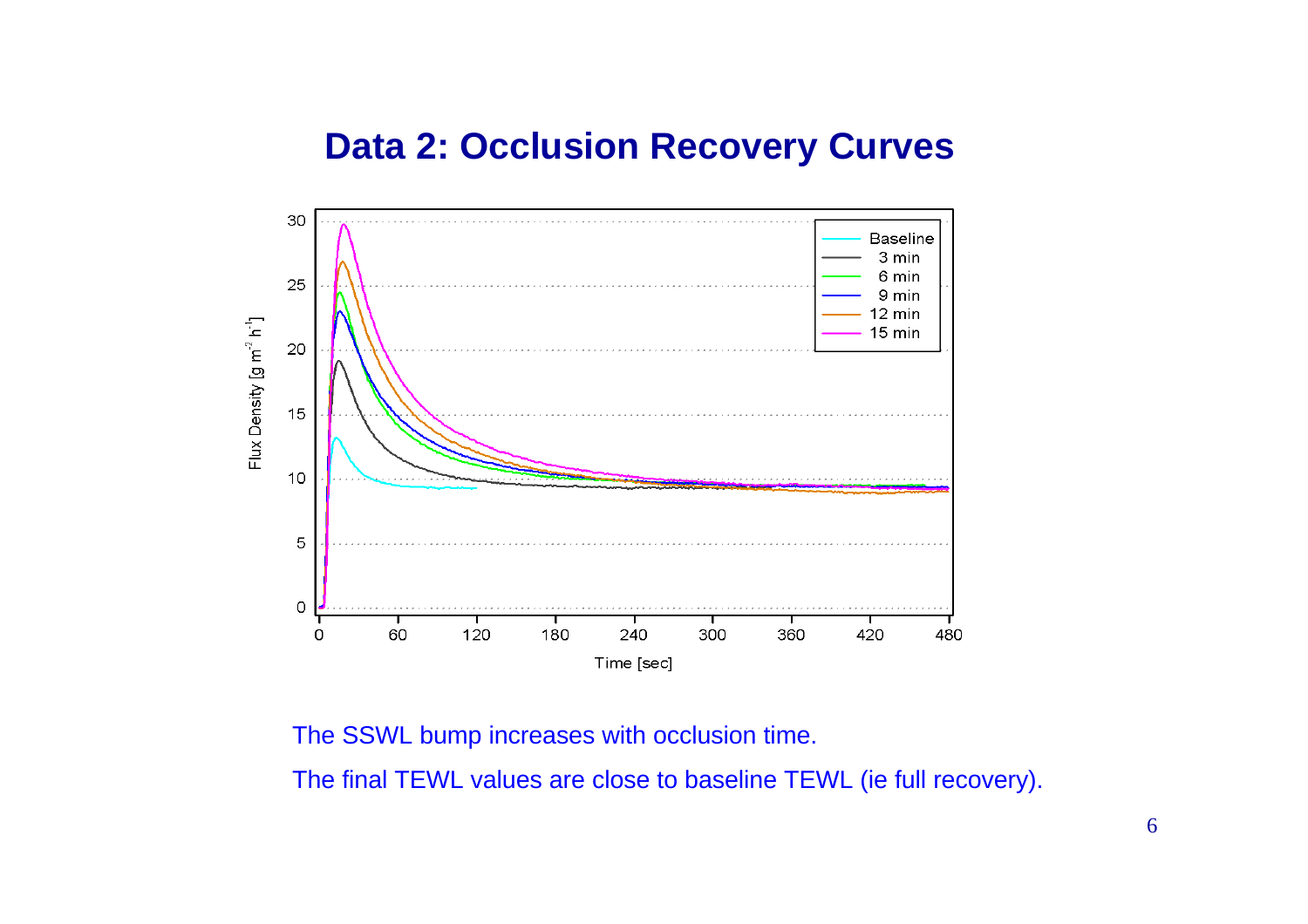#### **Steady-state Analysis 1: Final TEWL**



Final TEWL calculated as average over final 20 points.  $\textsf{1} <$  Final TEWL  $\textsf{2} = (9.34 \pm 0.18) \text{ g m}^{-2} \text{ h}^{-1}$ , CV = 1.9%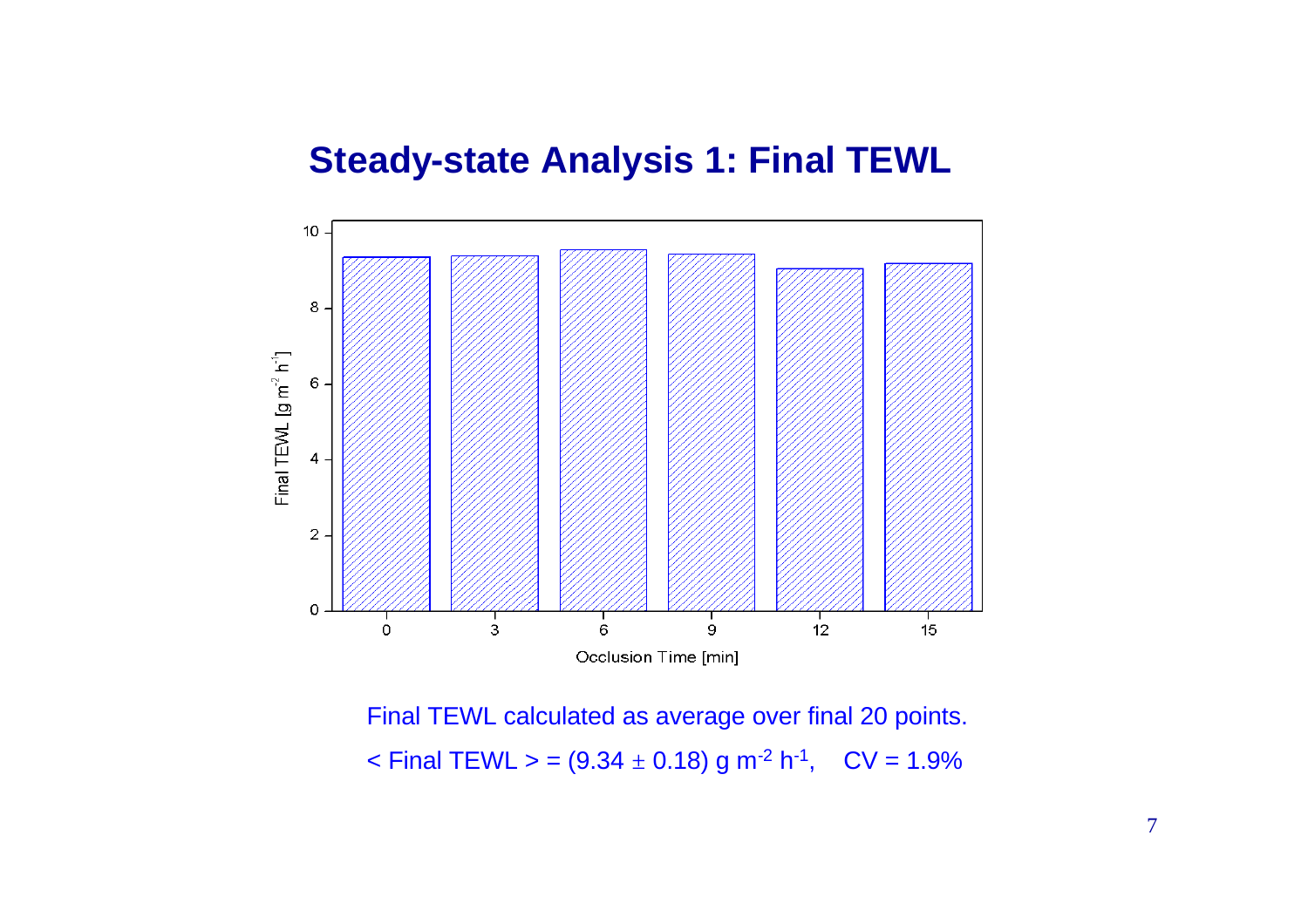#### **Separation of Steady & Transient Components**



It is convenient to separate *steady* & *transient* components of flux density. Subtract the *steady* component (= final TEWL) from all curves.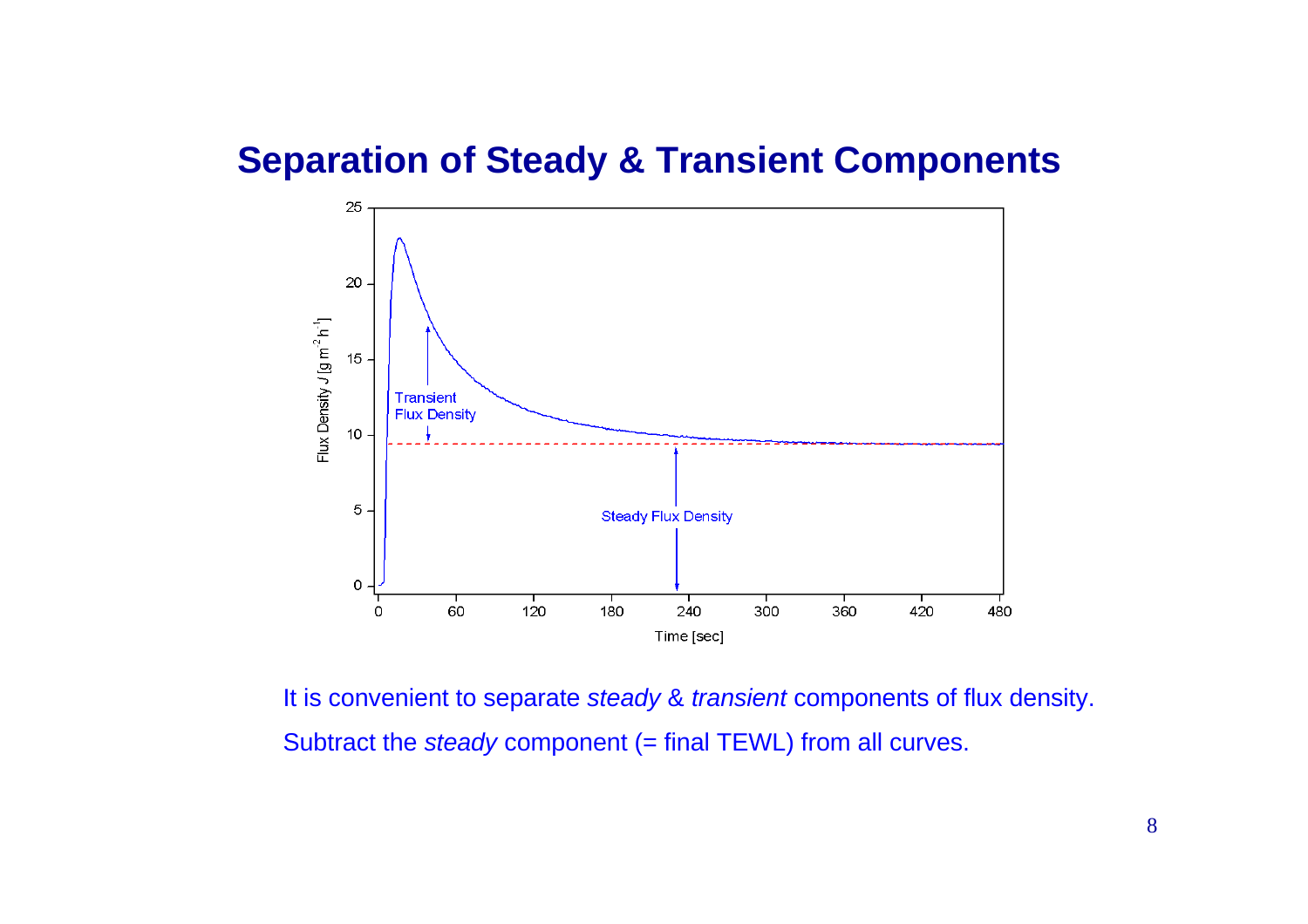# **Transient Components**



Now analyse the transient components of the flux curves:-

- 1. Peak flux density
- 2. Trapped water (SSWL)

From the areas, corrected for baseline SSWL.

3. Decay analysis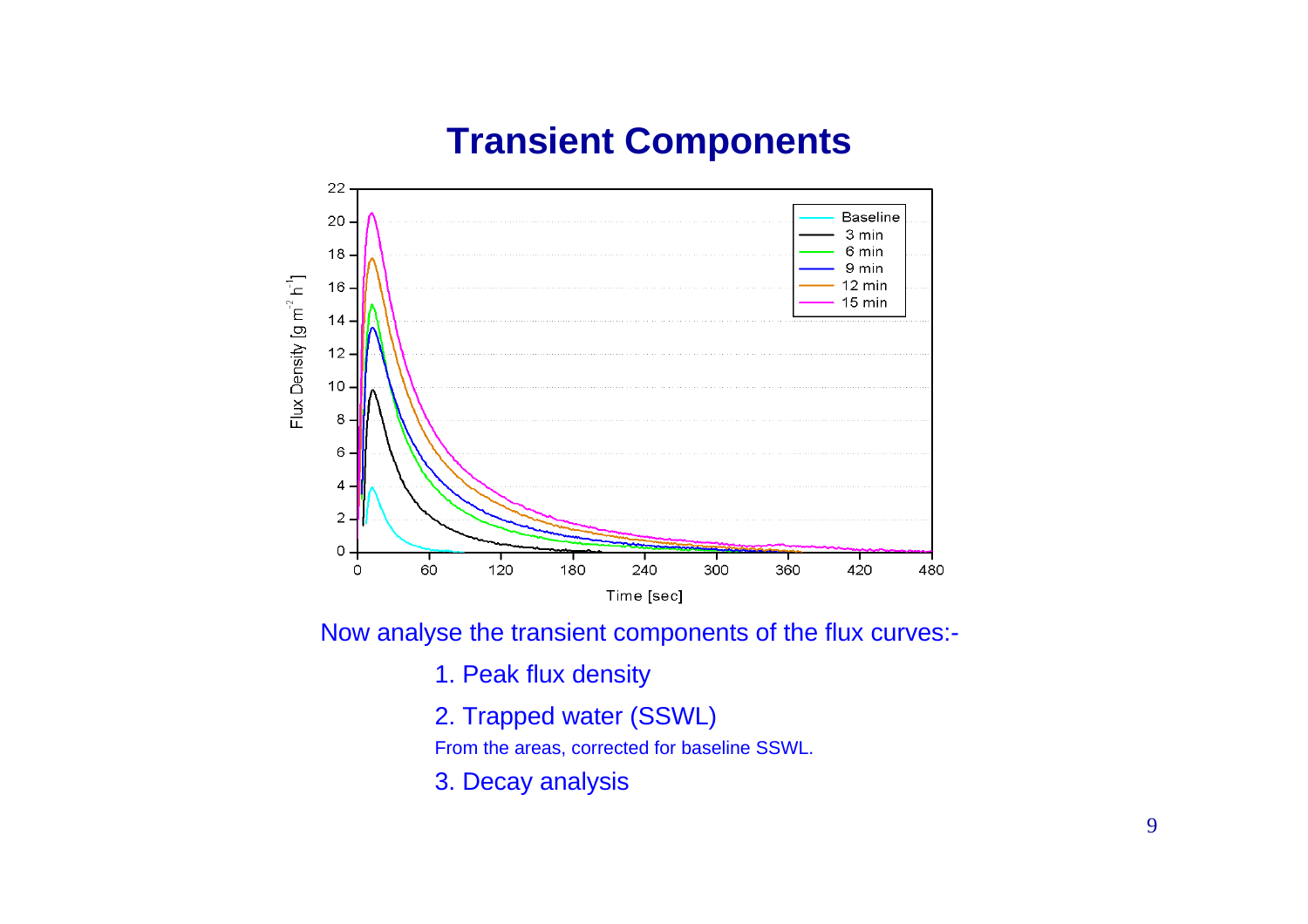# **Transient Analysis 1: Transient Peak Flux Density**



Linear fit gives a slope of (1.0  $\pm$  0.2) g m<sup>-2</sup> h<sup>-1</sup> per minute of occlusion time. Pearson Correlation Coefficient = 0.95.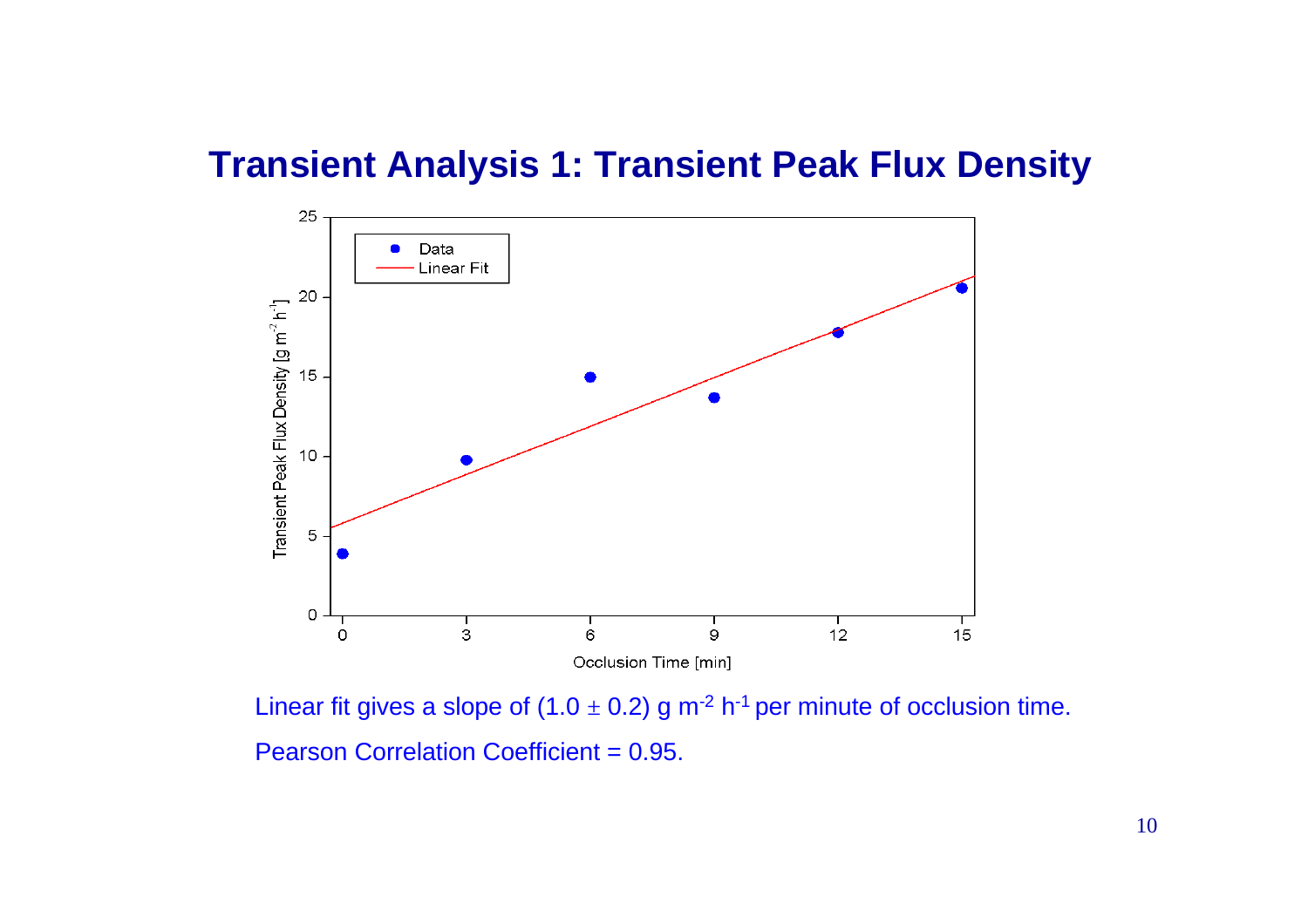# **Transient Analysis 2A: Trapped Water (SSWL)**



Linear fit gives a slope of (0.025  $\pm$  0.001) g m<sup>-2</sup> per minute of occlusion time. Pearson Correlation Coefficient = 0.99.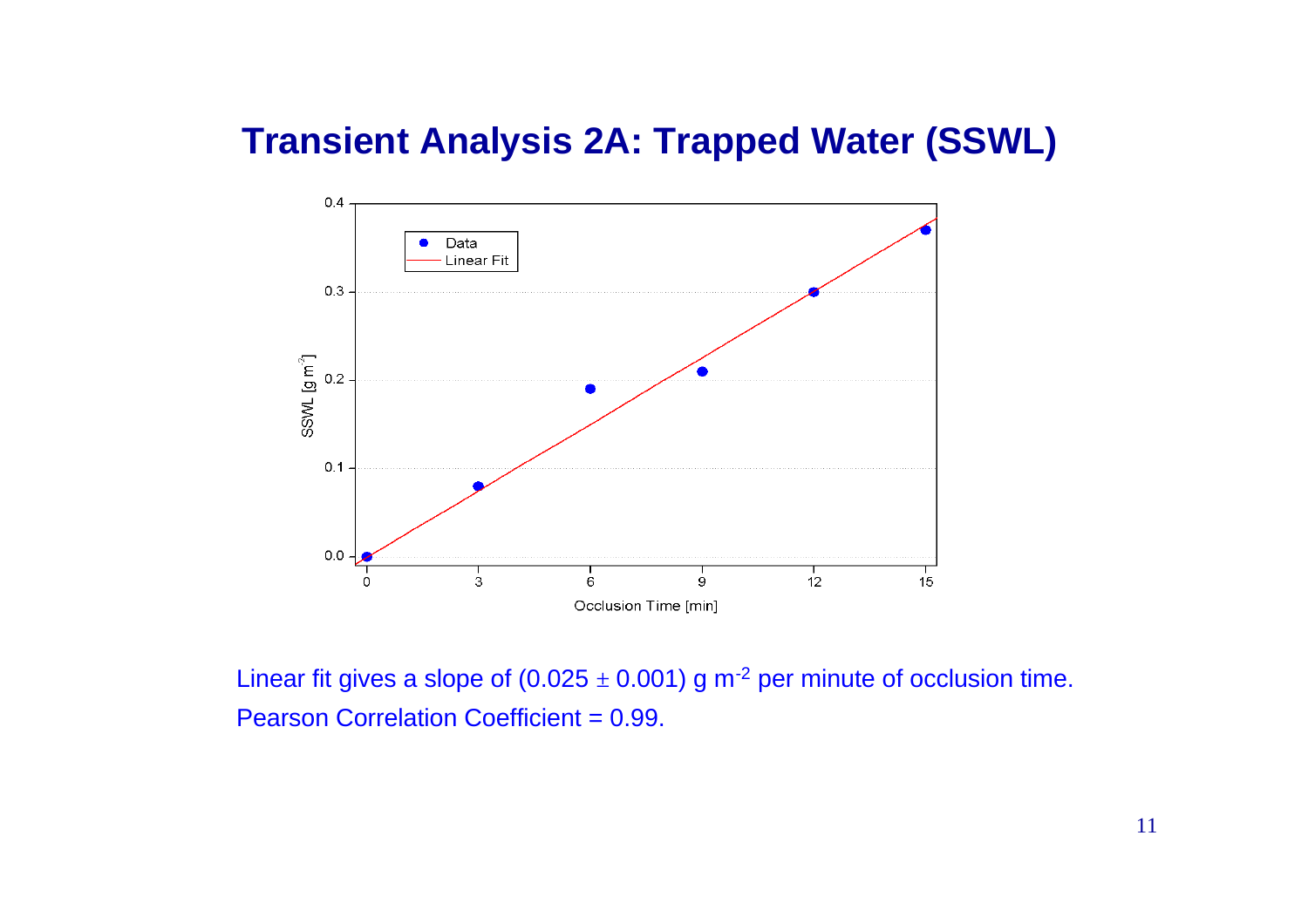#### **Transient Analysis 2B: Trapped Water (SSWL)**

Water is trapped at a rate of  $\sim$ 1.5 g m<sup>-2</sup> h<sup>-1</sup> during occlusion. This is ~17% of the unperturbed steady-state TEWL.

Silgel uptake accounts for <10% of the steady-state TEWL.

Why so little? Why so linear?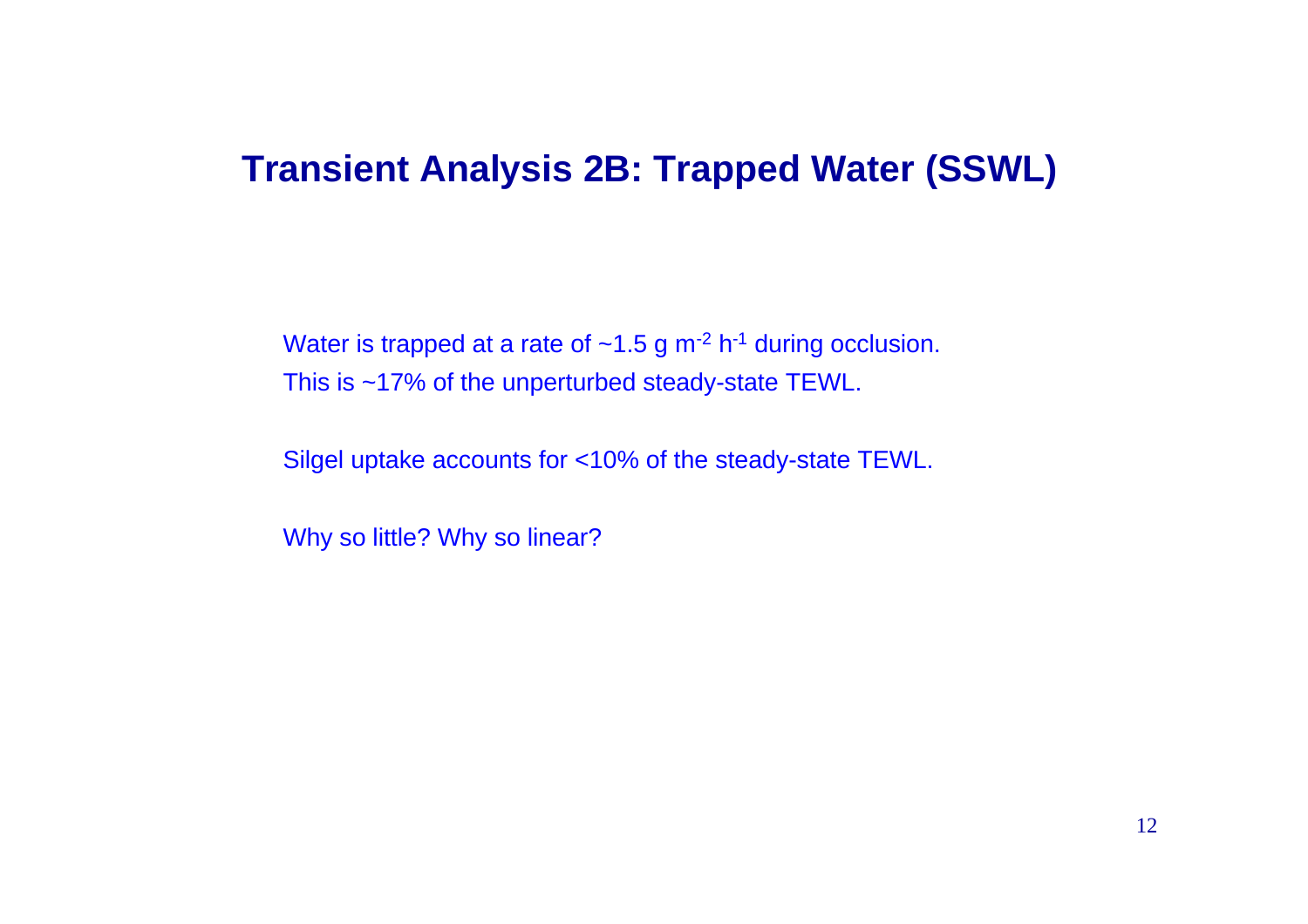# **Transient Analysis 3A: Decay Analysis**

There is no model (yet), so look for 1st order processes, ie exponential analysis. A peak - normalised Log - Lin plot (below) is useful for visual inspection.



Baseline decay looks mono-exponential.

A 2nd exponential component becomes increasingly apparent with occlusion time. Data around the peak are distorted by the finite instrumental response speed.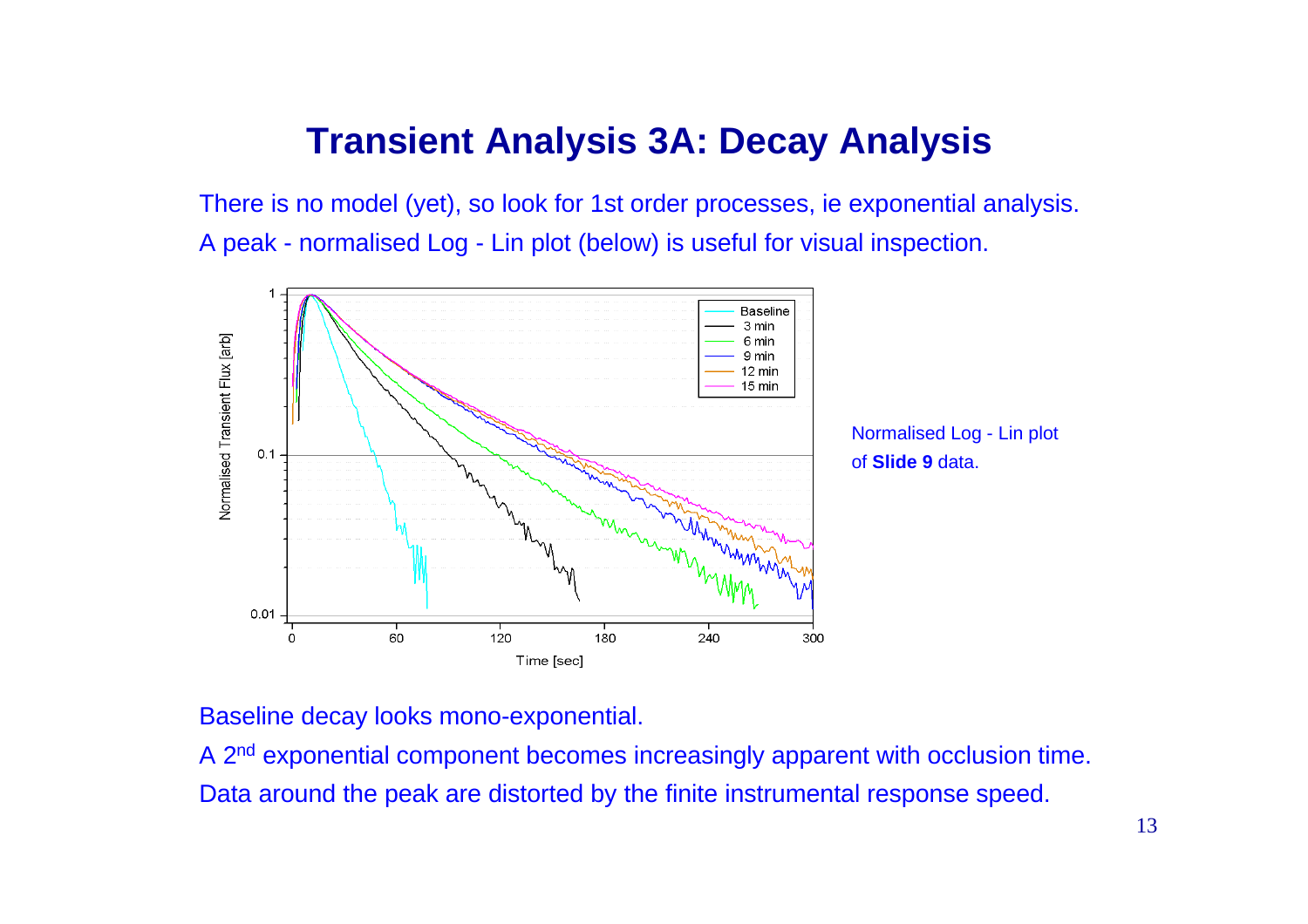# **Transient Analysis 3B: Tail-fitting**

Ignore the distorted data around the peak & fit the decaying tail only, eg:-

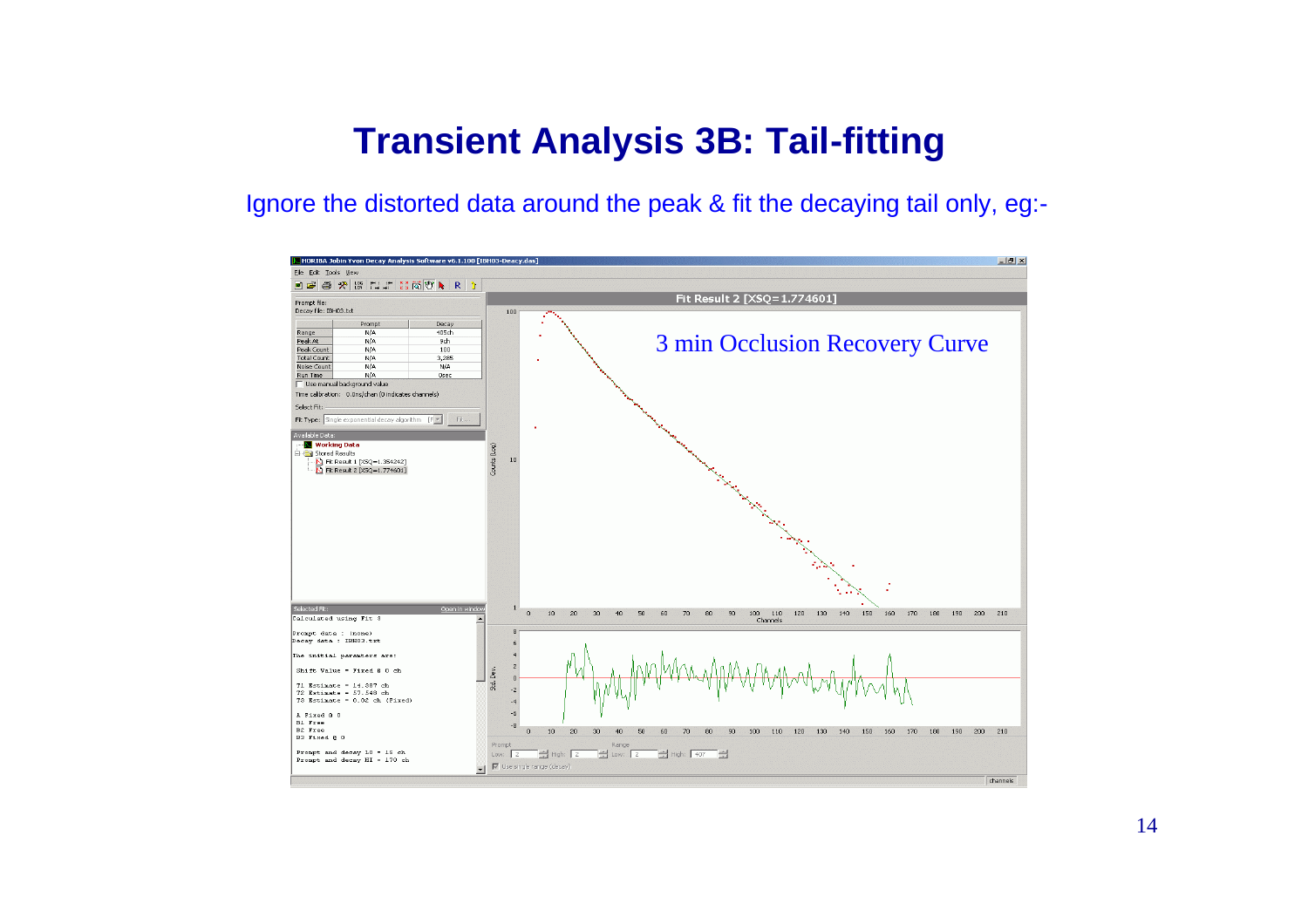#### **Reconvolution Analysis 1: The Method**

Is it possible to fit around the peak by correcting for the distortion ?



**P(i)** is the instrumental **Impulse Response Function**. The model function in this case is a mono-exponential decay. **F(i)** is the distorted model function that can be compared with the data.

We used the transient component of the baseline flux curve for P(i).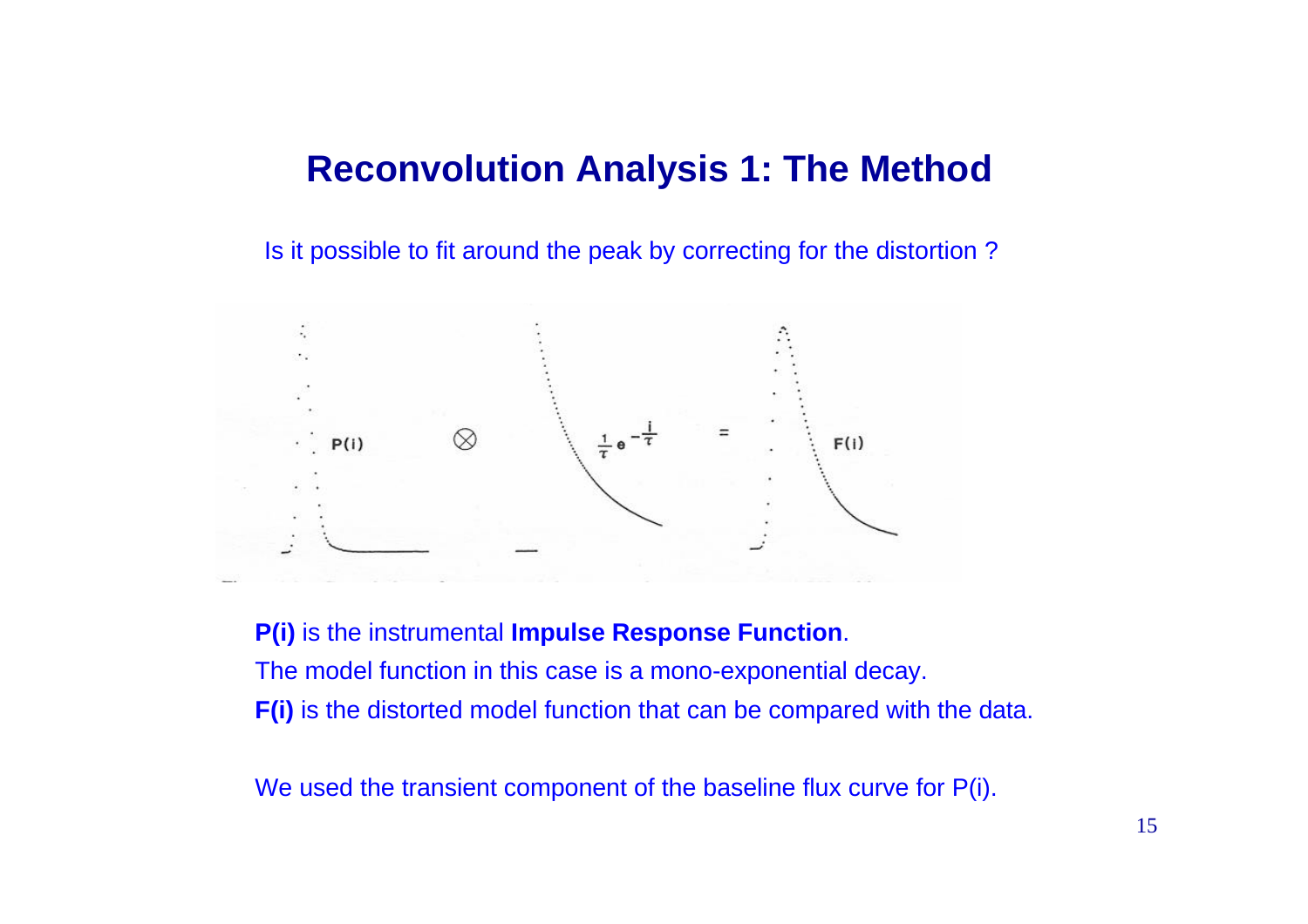#### **Reconvolution Analysis 2: Example**

The fit around the peak is "reasonable" but there are systematic deviations.

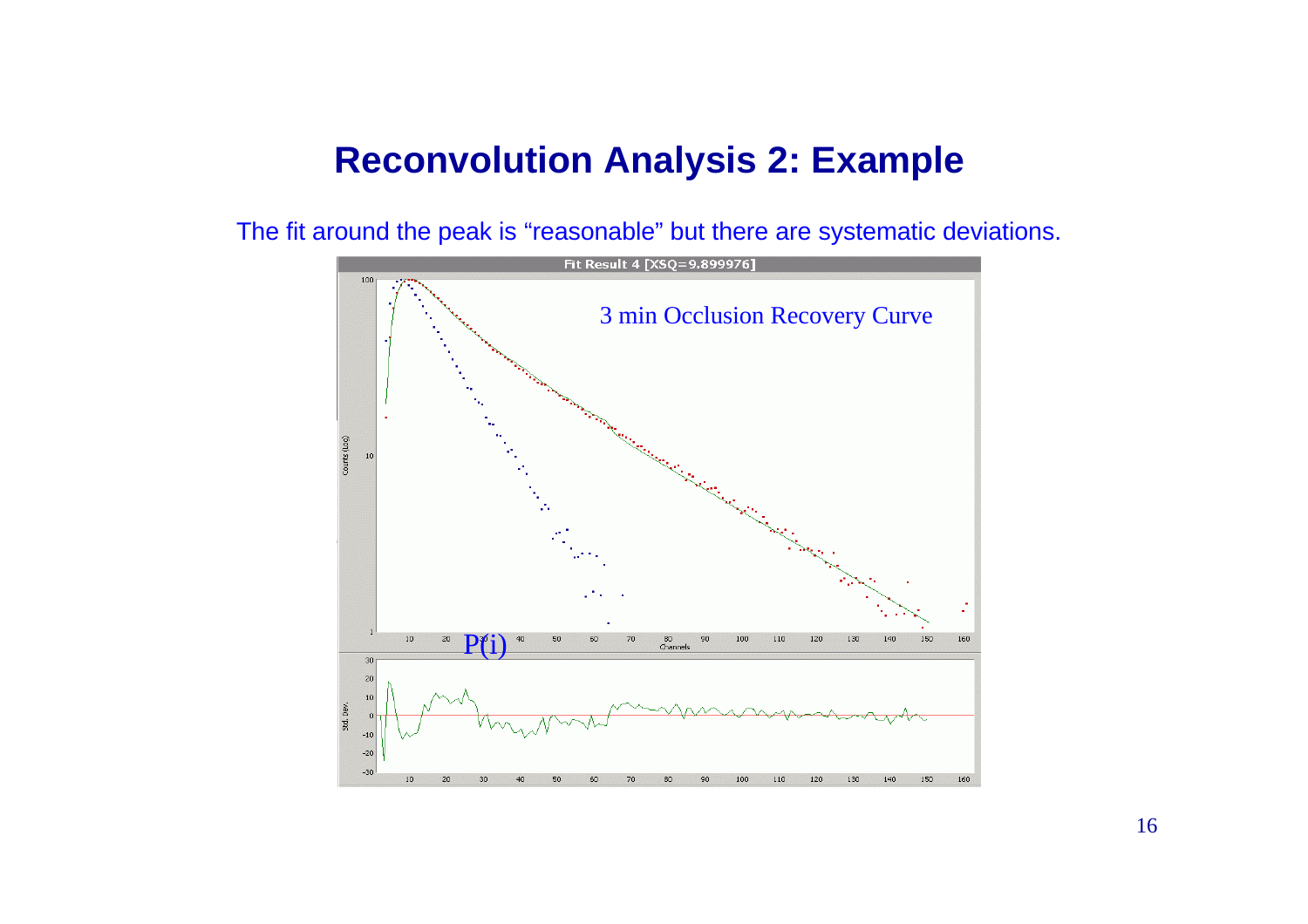#### **Reconvolution Analysis 3: Fitted Decay Times**



The fitted parameters follow similar trends. Reconvolution analysis gives faster decay times. The effect is particularly pronounced with T1.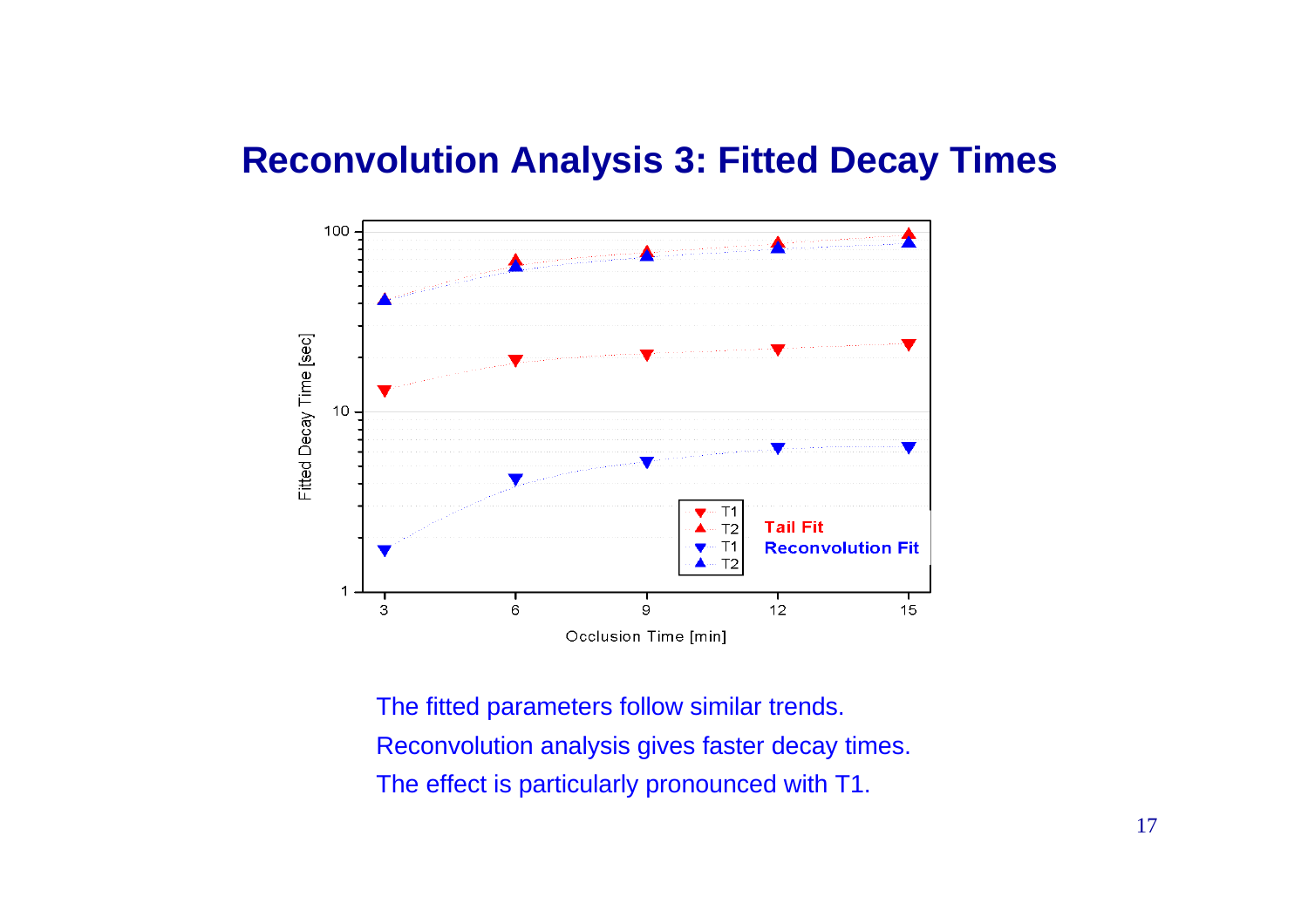#### **Summary & Conclusions**

Reconvolution analysis gives faster decay times, as expected.

The effect is most pronounced for fast-decaying components.

**However**

The fitted decay-time trends are unaffected.

#### **Therefore**

The improved accuracy of the fitted decay times would be useful in the context of a meaningful occlusion model.

In the absence of such a model, it's not too exciting!